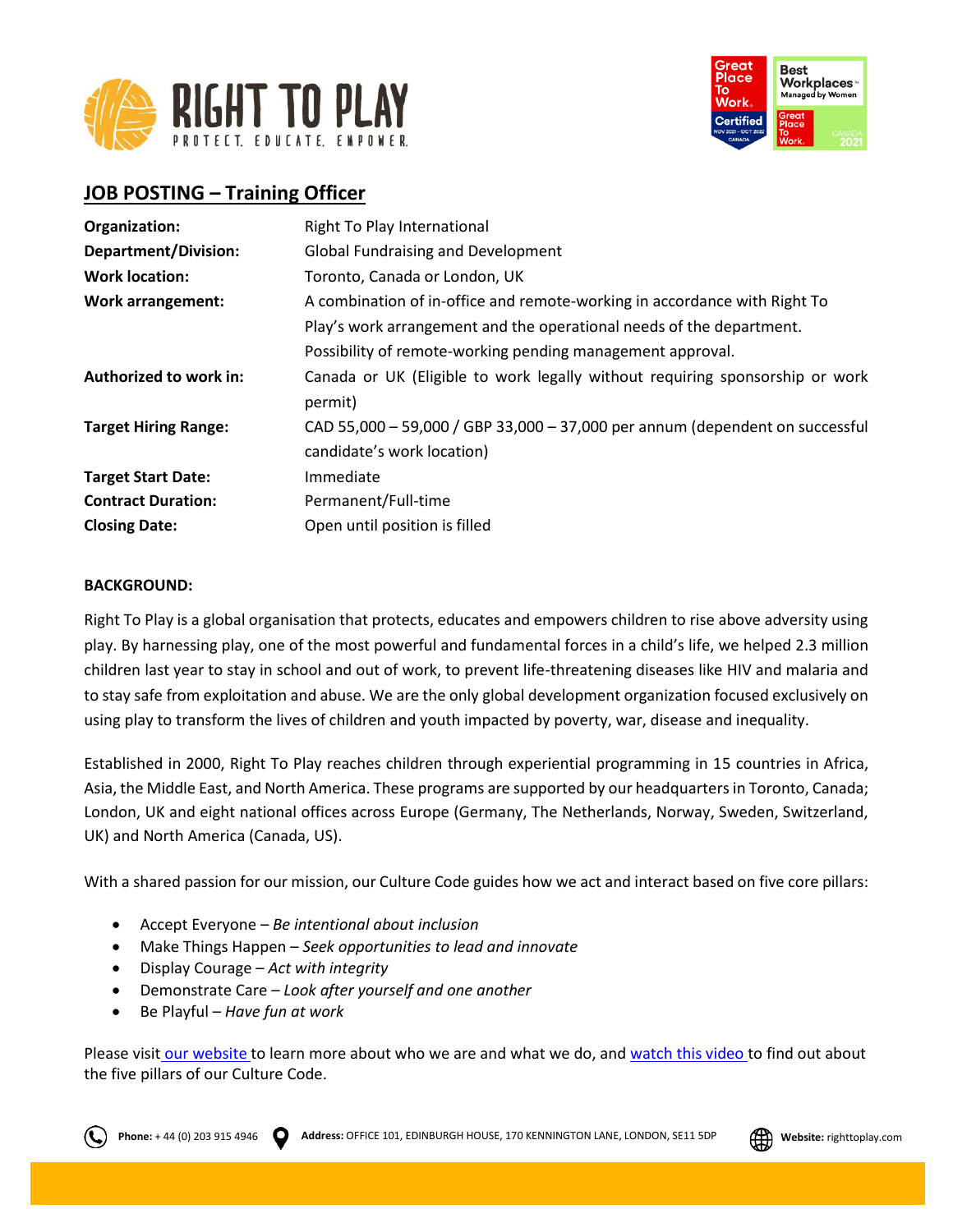



# **JOB SUMMARY:**

Reporting to the Senior Manager, Global Systems, Global Fundraising, the Training Officer will be the main lead in delivering high quality system and process training to Right To Play (RTP)'s fundraising teams across eight National Offices in Europe and North America. You will support the continual improvement in the operations process to maximize fundraising efforts. You will be a key team member in the upcoming system upgrade project.

\_\_\_\_\_\_\_\_\_\_\_\_\_\_\_\_\_\_\_\_\_\_\_\_\_\_\_\_\_\_\_\_\_\_\_\_\_\_\_\_\_\_\_\_\_\_\_\_\_\_\_\_\_\_\_\_\_\_\_\_\_\_\_\_\_\_\_\_\_\_\_\_\_\_\_\_\_\_\_\_\_\_\_\_\_\_\_\_\_\_\_

Some travel to Europe and North America may be required.

### **PRIMARY RESPONSIBILITIES:**

## **Job Responsibility #1: Systems Training (40% of Time):**

- Design and deliver trainings on fundraising systems for fundraising teams
- Develop clear and engaging training materials that meet both long and short term business needs.
- Conduct ongoing system skills needs analysis and adjust training materials and sessions accordingly.

\_\_\_\_\_\_\_\_\_\_\_\_\_\_\_\_\_\_\_\_\_\_\_\_\_\_\_\_\_\_\_\_\_\_\_\_\_\_\_\_\_\_\_\_\_\_\_\_\_\_\_\_\_\_\_\_\_\_\_\_\_\_\_\_\_\_\_\_\_\_\_\_\_\_\_\_\_\_\_\_\_\_\_\_\_\_\_\_\_\_

• Maintain and update training materials and database for fundraising teams

### **Job Responsibility #2: Process Improvement (35% of Time):**

- Ensure clear, strategic and consistent usage of fundraising systems across all fundraising teams by streamlining, developing and disseminating business processes and procedures.
- Provide recommendations on operations development by gather user feedback from training and coaching sessions

### **Job Responsibility #3: Operational Governance (10% of Time):**

• Monitor the effective compliance of business processes and procedures and provide support and coaching to fundraising teams as needed

\_\_\_\_\_\_\_\_\_\_\_\_\_\_\_\_\_\_\_\_\_\_\_\_\_\_\_\_\_\_\_\_\_\_\_\_\_\_\_\_\_\_\_\_\_\_\_\_\_\_\_\_\_\_\_\_\_\_\_\_\_\_\_\_\_\_\_\_\_\_\_\_\_\_\_\_\_\_\_\_\_\_\_

\_\_\_\_\_\_\_\_\_\_\_\_\_\_\_\_\_\_\_\_\_\_\_\_\_\_\_\_\_\_\_\_\_\_\_\_\_\_\_\_\_\_\_\_\_\_\_\_\_\_\_\_\_\_\_\_\_\_\_\_\_\_\_\_\_\_\_\_\_\_\_\_\_\_\_\_\_\_\_\_\_\_\_\_\_\_\_\_\_\_\_

### **Job Responsibility #4: Support (10% of Time)**

• Collaborate with Global Fundraising and IT teams to raise and resolve business issues as they arise

\_\_\_\_\_\_\_\_\_\_\_\_\_\_\_\_\_\_\_\_\_\_\_\_\_\_\_\_\_\_\_\_\_\_\_\_\_\_\_\_\_\_\_\_\_\_\_\_\_\_\_\_\_\_\_\_\_\_\_\_\_\_\_\_\_\_\_\_\_\_\_\_\_\_\_\_\_\_\_\_\_\_\_

\_\_\_\_\_\_\_\_\_\_\_\_\_\_\_\_\_\_\_\_\_\_\_\_\_\_\_\_\_\_\_\_\_\_\_\_\_\_\_\_\_\_\_\_\_\_\_\_\_\_\_\_\_\_\_\_\_\_\_\_\_\_\_\_\_\_\_\_\_\_\_\_\_\_\_\_\_\_\_\_\_\_\_

• Support the National Offices with occasional administrative support

# **Job Responsibility #5: Other Tasks as Assigned (5% of Time)**

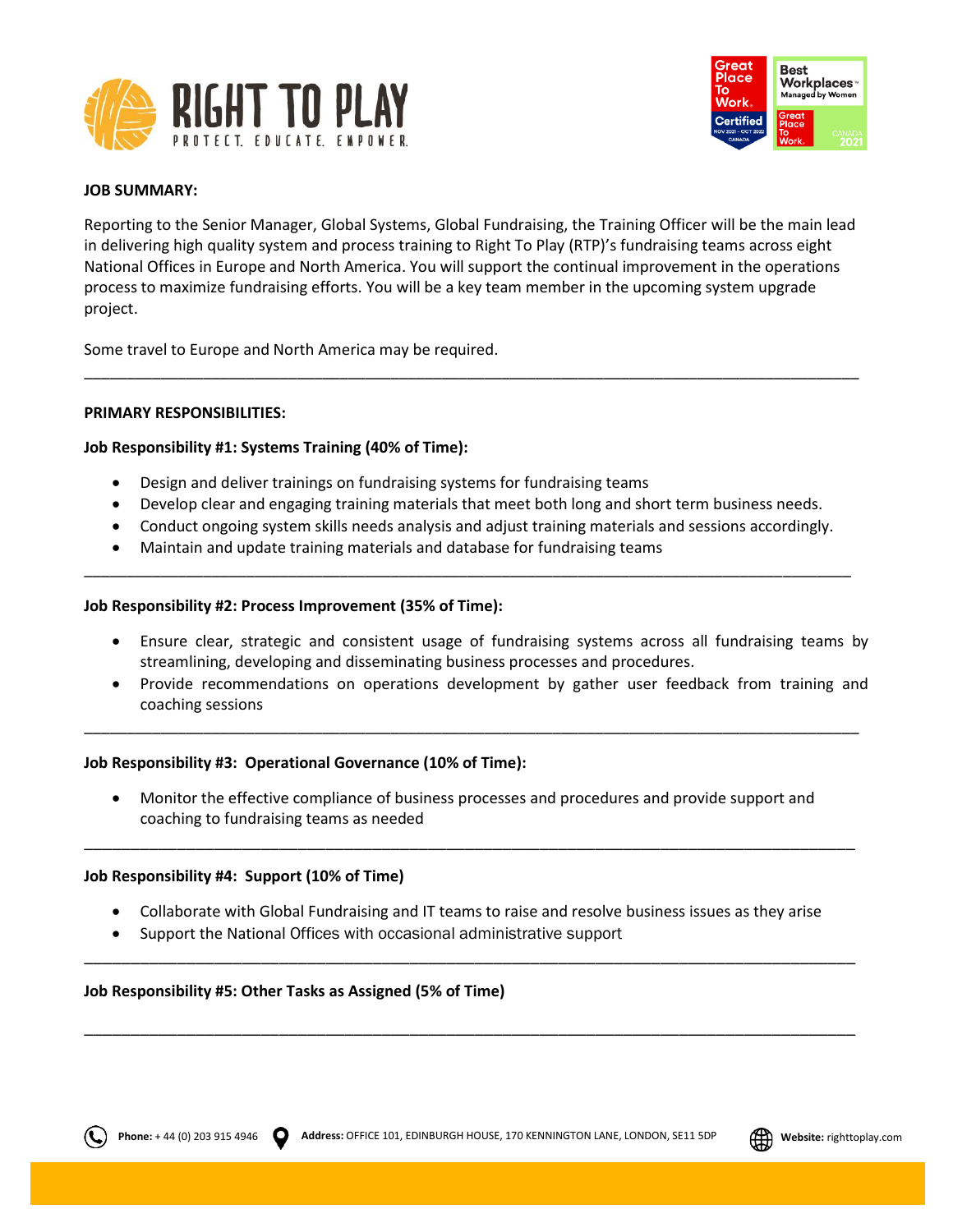



# MINIMUM QUALIFICATIONS (Must have):

# **EDUCATION/TRAINING/CERTIFICATION:**

- College degree or equivalent in Business, IT or related field
- Certificate in Technical Writing or Teaching and Training Adults is a plus

## **EXPERIENCE:**

• 3 years' relevant experience in training internal staff or clients on customer relationship management (CRM) software (e.g. Microsoft Dynamics 365, Raiser's Edge, Salesforce, etc.)

## **COMPETENCIES/PERSONAL ATTRIBUTES:**

- Outstanding communication skills
- Excellent organizational skills; systematic in follow-through of tasks; with strong attention to detail
- Demonstrate professionalism and integrity, with strong judgement skills and ability to exercise discretion and maintain confidentiality of sensitive information

## **KNOWLEDGE/SKILLS:**

- Ability to assess individual and group training needs
- Ability to design and deliver high quality trainings in a user friendly, clear and pleasant way
- Ability to understand and document in a synthetic and clear way key business processes and procedures
- Understanding of data governance and integrity measures

### **LANGUAGES:**

• Fluency in spoken and written English.

# **WHAT YOU'LL GET:**

The opportunity to work with a passionate, innovative and collaborative team where you have the ability to make things happen. You will gain experience working for a globally recognized organization with a healthy culture premised on our Culture Code **(accept everyone, make things happen, display courage, demonstrate care and be playful)**.

In addition, we offer a competitive salary and benefits package including flexible work policy (e.g. work from home and flex hours), up to 5 personal learning and development days per year and summer/winter hours. We offer 15 days annual leaves plus public holidays and up to 3 personal days per year to the successful candidate based in Canada; and 25 days annual leaves plus statutory holidays in the UK.

### **HOW TO APPLY:**

If you are interested in applying for this position, please apply **[here](https://righttoplay.hiringplatform.ca/58267-training-and-documentation-officer/203106-application-form/en)** to upload your resume in English.

**Phone:** + 44 (0) 203 915 4946 **Address:** OFFICE 101, EDINBURGH HOUSE, 170 KENNINGTON LANE, LONDON, SE11 5DP **Website:** righttoplay.com